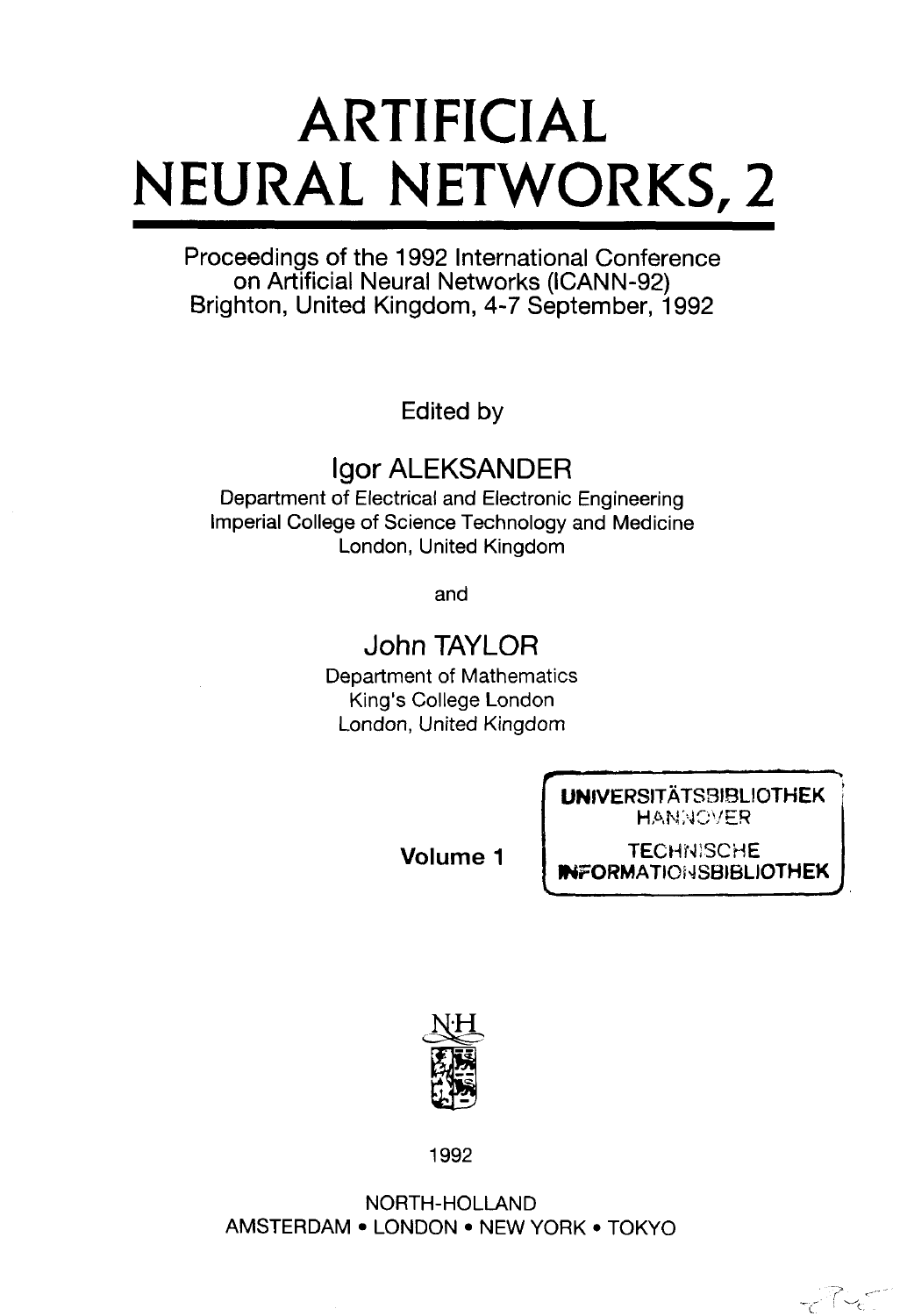

## Table of Contents VOLUME 1

### Plenaries

| Artificial Neural Networks: Models, Pardigms or Methods?<br>T. Kohonen                               | 3  |
|------------------------------------------------------------------------------------------------------|----|
| From Single Neuron to Cognition<br>J. G. Taylor                                                      | 11 |
| Capturing Consciousness in Neural Systems<br>I. Aleksander                                           | 17 |
| Associative-memory models of the Cerebellum<br>P. Kanerva                                            | 23 |
| Analogue Neural VLSI: Issues, Trends and Pulses<br>A. F. Murray                                      | 35 |
| Why are Neural Networks so Wide?<br>S. Judd                                                          | 45 |
| Combining Two Methods of Recognizing Hand-printed Digits<br>G. E. Hinton, C.K.J.Williams, M.D. Revow | 53 |
| Neurocontrol: Where it is Going and Why it is crucial<br>P.J.Werbos                                  | 61 |
| <b>Conference Papers</b>                                                                             |    |
| <b>Learning Theory 1</b><br>Organizer: H.J. Kappen                                                   |    |
| Learning Rules, Stochastic Processes, and Local Minima<br>(Invited paper)<br>B. Kappen, T. Heskes    | 71 |
| The Final Prediction Error Criterion for MLP Models<br>A. Varfis                                     | 79 |
| Imposing A Generalisation Strategy on Artificial Neural Networks<br>G.D. Tattersall, G.E. Lee        | 83 |
| A Self-organized Locally Tuned Network for Coarse Coding<br>G. Deco, J. Ebmeyer                      | 87 |

 $\ddot{\phantom{0}}$ 

vii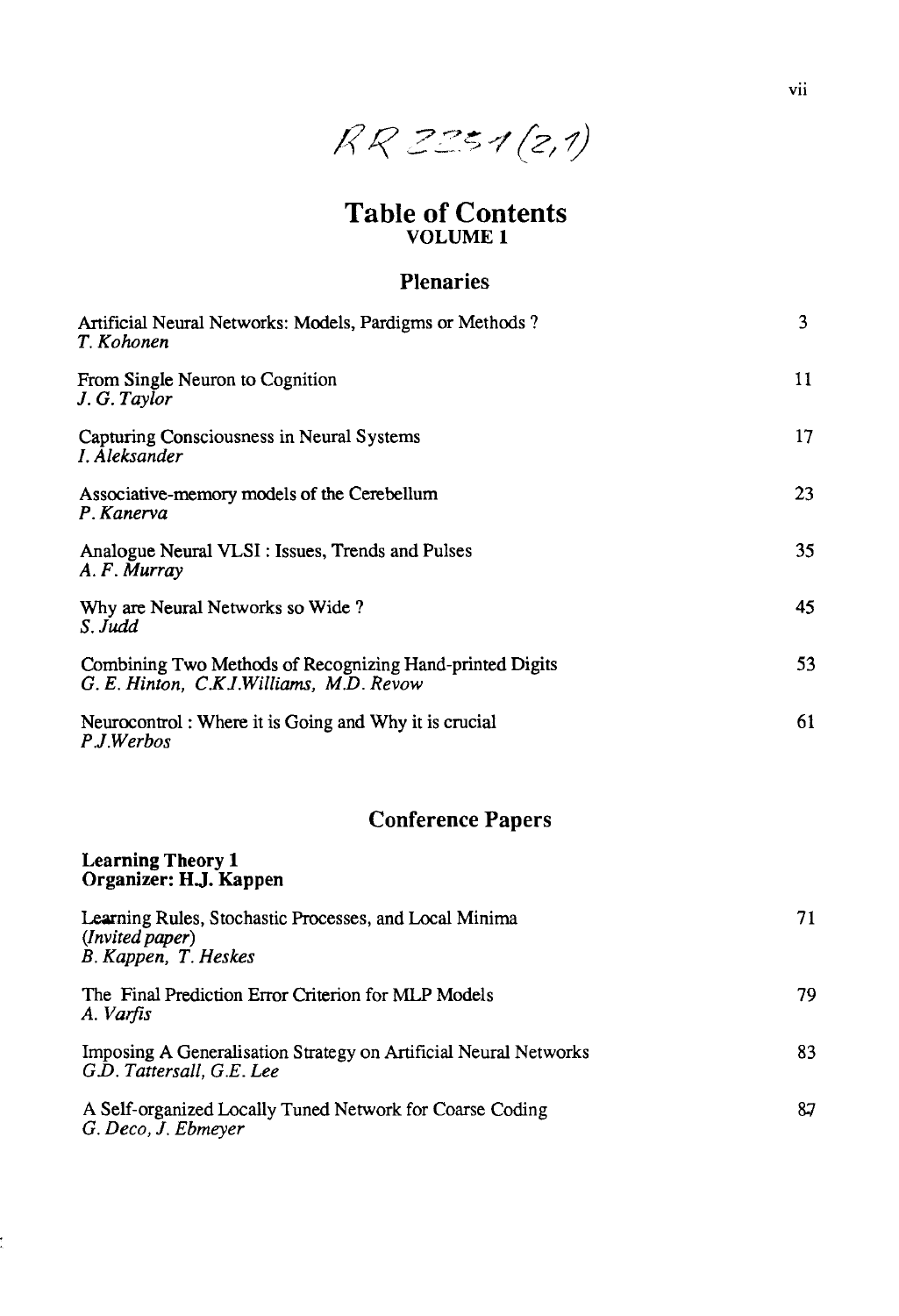|    |    | I  |
|----|----|----|
|    |    |    |
| u. | ۰. | ۰. |

| Reaching the Generalization Maximum of Back-Propagation Networks<br>W. Schoner                                                   | 91  |
|----------------------------------------------------------------------------------------------------------------------------------|-----|
| On Systematically Diluted Hopfield Networks<br>K.-R. Müller                                                                      | 95  |
| Global Performance of Learning Rules<br>T. M. Heskes, E.T.P.Slijpen                                                              | 101 |
| Generalization of Back-Propagation Based on Tellegens Theorem<br>G. Tyma                                                         | 105 |
| Computational Limitations on Training Sigmoid Neural Networks<br>K.-U. Höffgen                                                   | 109 |
| Network Topology, Training Set Size and Generalization Ability in MLP's Project<br>P. Burrascano                                 | 113 |
| Temporal Knowledge in Locations of Activations in a Self-Organizing Map<br>J. Kangas                                             | 117 |
| Unsupervised Symmetry Detection: A Network which Learns from Single Examples<br>W. Konen, C.von der Malsburg                     | 121 |
| A Learning Threshold Algorithm for Binary Linear Codes<br>A. Esposito, S. Rampone, R. Tagliaferri                                | 127 |
| The Use of an Adaptive Distance Measure in Generalizing Pattern Learning<br>G. Scheler                                           | 131 |
| On Bounded-depth Threshold Circuits for Pattern Functions<br>A. Albrecht                                                         | 135 |
| The Bearable Lightness of Being: Reducing the Number of Weights in<br><b>Backpropagation Networks</b><br>S. Santini              | 139 |
| A Reinforcement Learning Algorithm for Networks of Units with Two Stochastic Levels<br>D. Kontoravdis, A. Likas, A. Stafylopatis | 143 |
| <b>Learning Theory 2</b><br>Organizer: L.B. Almeida                                                                              |     |
| Adaptive Decorrelation (Invited Paper)<br>L.B. Almeida, F.M. Silva                                                               | 149 |
| Training Window Neurons Through the Solution of Linear Equations<br>M. Muselli                                                   | 157 |
| Sequential Learning of Two-layer Networks with the Incomplete Upstart Algorithm<br>M. Muselli                                    | 161 |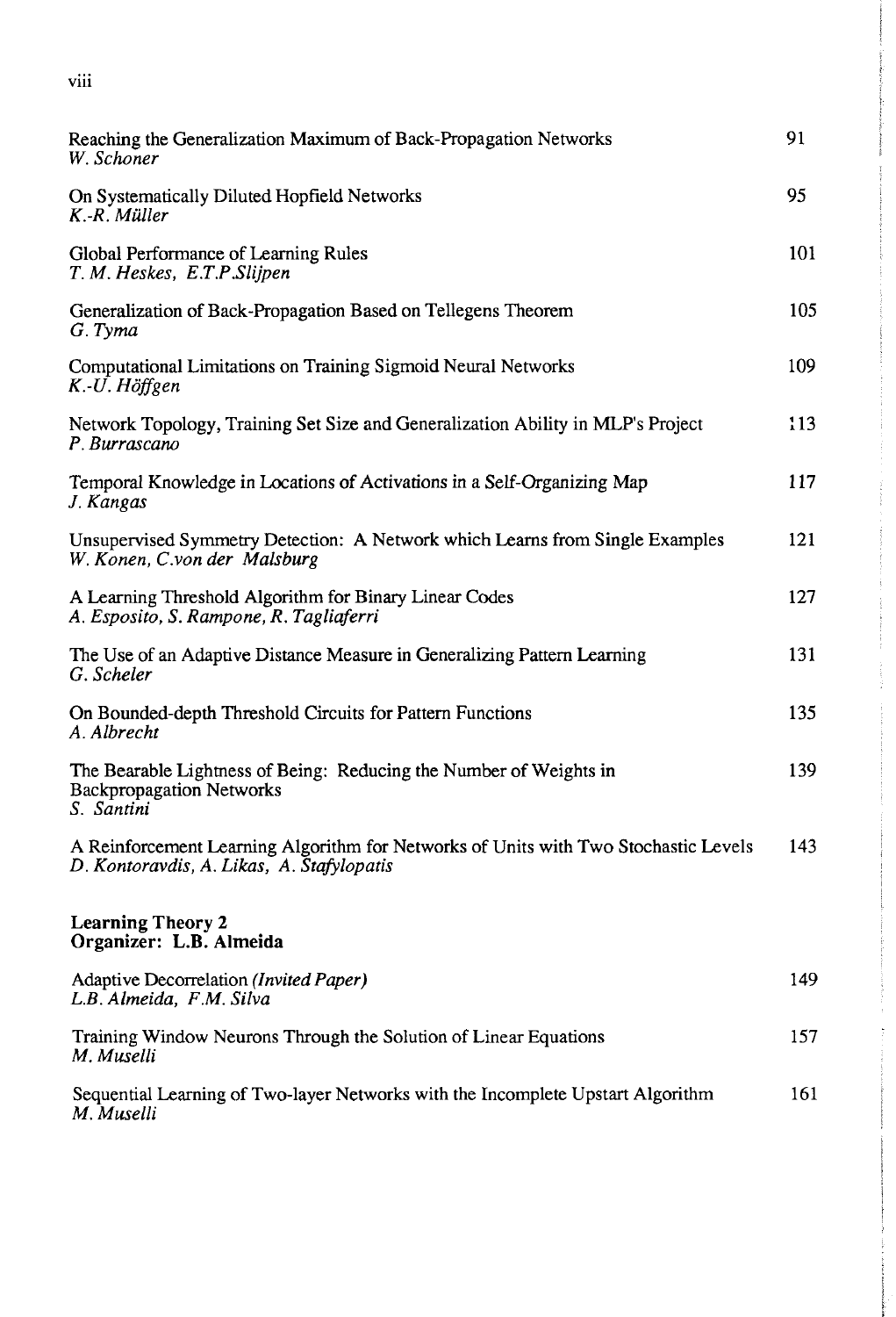| An Ordering Theorem that Allows for Ordering Changes<br>E.A. Ferrán                                                                                              | 165 |
|------------------------------------------------------------------------------------------------------------------------------------------------------------------|-----|
| A Complexity Metric and Benchmark Set for Learning Continuous Functions<br>R.W. Green, C.M. DeAngelis                                                            | 171 |
| Symmetries of General Feedforward Neural Networks and Equivalent Classification<br>Tasks<br>P. DeWilde, A.M.C.-L. Ho                                             | 175 |
| Unsupervised Hebbian Learning and the Shape of the Neuron Activation Function<br>J.L. Shapiro, A. Prügel-Bennet                                                  | 179 |
| Ockham's Nets: Self-Adaptive Minimal Neural Networks<br>G.D. Kendall, T.J.Hall                                                                                   | 183 |
| The Generalisation Ability of Dilute Attractor Neural Networks<br>C. Campbell                                                                                    | 187 |
| Attractor Structure of Constrained Neural Networks at Finite Temperature<br>C. Campbell                                                                          | 191 |
| How to Remember the Future: Temporal Asymmetry in Mechanisms of Synaptic Change<br>O. Holland, M.Snaith                                                          | 195 |
| PCA in Fully Parallel Neural Networks<br>E. Oja, H. Ogawa, J. Wangviwattana                                                                                      | 199 |
| Study on Minimal Net Size, Convergence Behaviour and Generalization Ability of<br>Heterogeneous Backpropagation Network<br>J. Kamruzzaman, Y. Kumagai, H. Hikita | 203 |
| A New Geometric Approach to the Design of Neural Associative Memory<br>J. Dehaene, J. Vandewalle                                                                 | 207 |
| The Howl-effect in Dynamic-network Learning<br>C. Thornton                                                                                                       | 211 |
| A Theory of Over-Learning<br>H. Ogawa, K. Yamasaki                                                                                                               | 215 |
| <b>Deterministic Nets and Learning 3</b><br>Organizer: E.R. Caianiello                                                                                           |     |
| Do all Neurons Know Algebra?<br>(Invited Paper)<br>E.R. Caianiello                                                                                               | 221 |
| On the Capacity of n-h-1 Networks with Sigmoidal Functions<br>M. Yamasaki, A.Sakurai                                                                             | 229 |
| Improving Generalization Performance by Nonconvergent Model Selection Methods<br>W. Finnoff, F. Hergert, H.G. Zimmermann                                         | 233 |

 $\mathbf{\dot{x}}$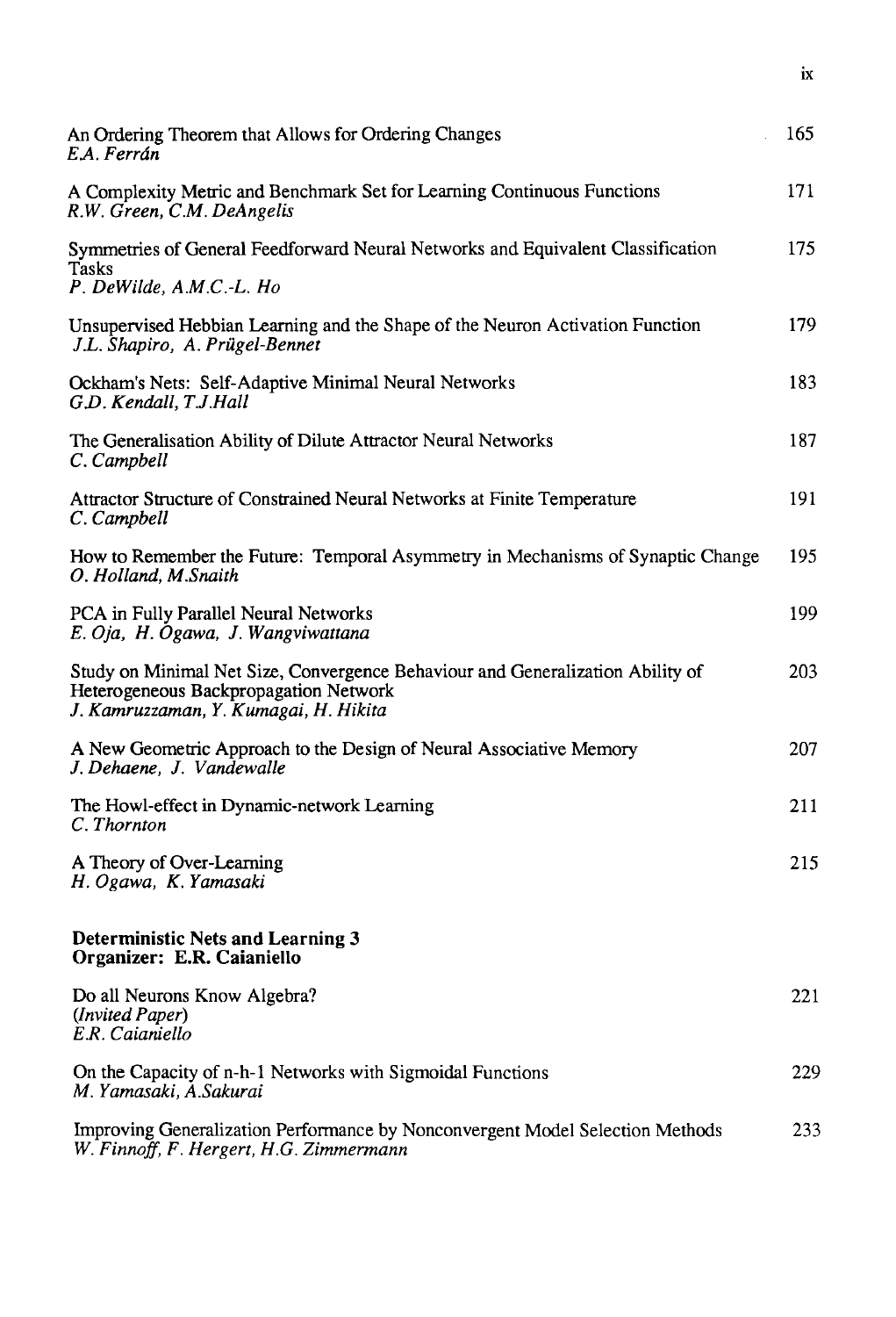| On the Capacity of n-h-s Networks<br>A. Sakurai, M. Yamasaki                                                                                                         | 237 |
|----------------------------------------------------------------------------------------------------------------------------------------------------------------------|-----|
| A Signal Sharing Scheme for Unifying Computation and Learning Phases of Recurrent<br><b>Networks</b><br>I. Kumazawa                                                  | 241 |
| Assigning Two Modes of Computation to Cells of a Formal Neural Network for<br><b>Unsupervised Learning of Sequences</b><br>B. Gas, R. Natowicz                       | 245 |
| A Connectionist Model Constrained by an Optical Implementation<br>F. Alexandre, F. Guyot                                                                             | 249 |
| Cascade LLM Networks<br>E. Littmann, H. Riuer                                                                                                                        | 253 |
| Reinforcement Learning and Subtasks<br>T. Wengerek, H. Ritter                                                                                                        | 259 |
| Designing Neural Networks Using Structured Genetic Algorithm<br>D. Dasgupta, D.R. McGregor                                                                           | 263 |
| M-RCE: A Self Configuring ANN with Rule-extraction Capabilities<br>N. Tschichold-Gürman, M. Ghazvini, D. Diez                                                        | 269 |
| Learning A-posteriori Probabilities with Multi-layer Perceptron Classifiers<br>M.J.J. Holt                                                                           | 273 |
| The Connections of Large Perceptrons<br>W. Wiegerinck, T. Coolen                                                                                                     | 277 |
| Stable States, Transitions and Convergance in Kohonen Self-organising Maps<br>D.A. Critchley                                                                         | 281 |
| Structural Adaption of Boolean Higher Order Neurons: Classification with<br>Parsmonious Topologies for Superior Generalization<br>G. Fahner, N. Goerke, R. Eckmiller | 285 |
| A Learning by Reinforcement Model from the Neurobiological Outlook<br>F.J. Vico, F. Sandoval                                                                         | 289 |
| When a Bird in a Bush is Worth Two in the Hand<br>O. Holland, M. Snaith                                                                                              | 293 |
| Information Retrieval in Sparse Associative Memories<br>M. Ceccarelli, A. Petrosino                                                                                  | 297 |
| <b>Neuromathematics 1</b><br>Organizer: S-I. Amari                                                                                                                   |     |
| Learning Curves, Generalization Errors and Information Criteria<br>(Invited Paper)<br>S-I. Amari                                                                     | 305 |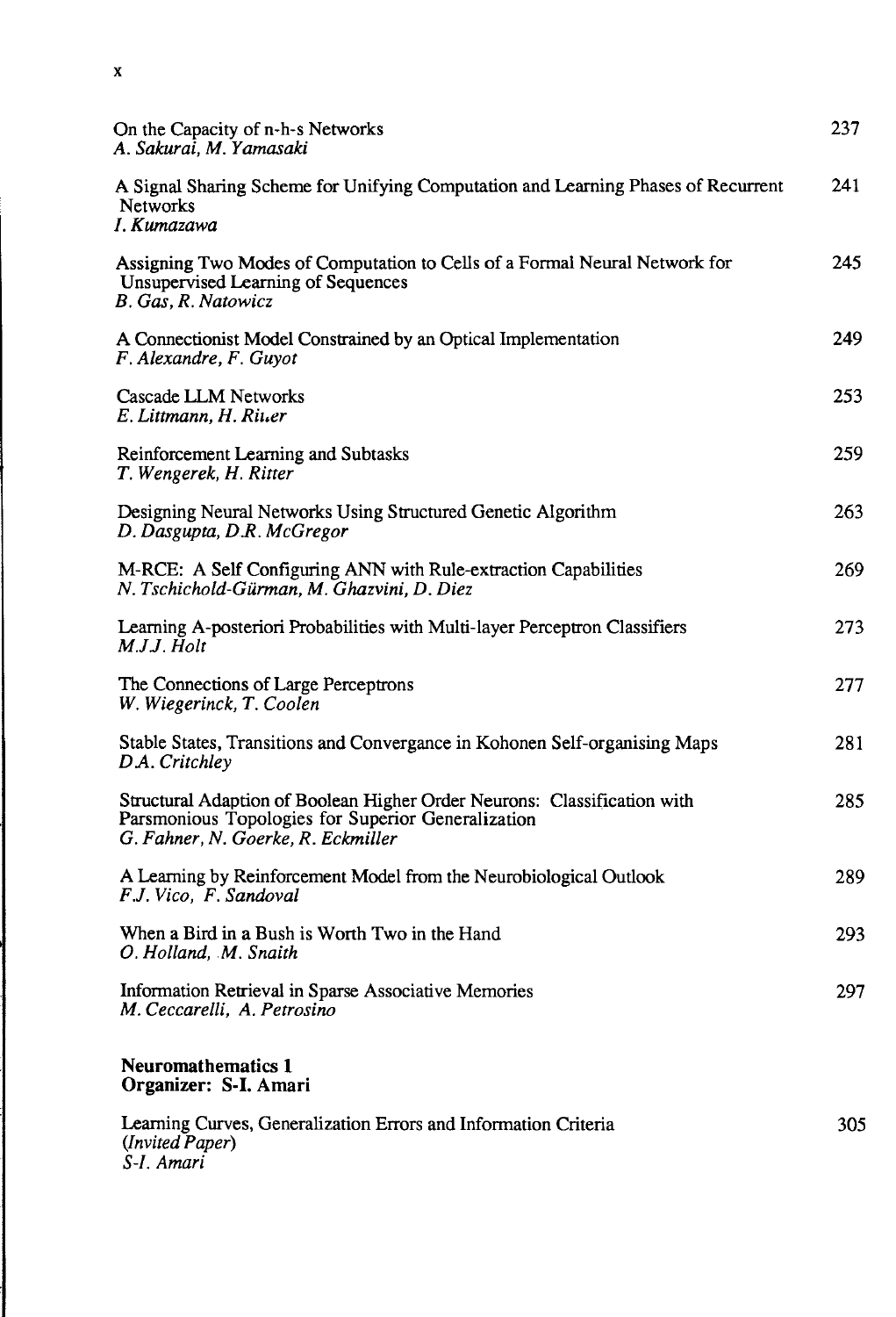| Gibbs Distribution Theory of Adaptive N-Tuple Networks<br>S.P.Luttrell                                                                | 313  |
|---------------------------------------------------------------------------------------------------------------------------------------|------|
| Autogenerative Nodal Memory Model (ANM) - A Mathematical Analysis of Autogenerated<br>Internal Content<br>F.A. Monaco                 | 317  |
| Characteristic Properties of Stable Recurrent Higher Order Neural Networks<br>A. Bischoff, B. Schürmann, J. Maruhn, J. Reinhardt      | 325  |
| Layer Based Neural Network Formalization<br>E. Fiesler, H.J. Caulfield                                                                | 329  |
| Phase Space Dynamics of Neural Nets<br>U. Ramacher, M. Wesseling                                                                      | 333  |
| A Neural Network Model for the Generation of Epilectic Foci<br>A. Adamopoulos, P. A. Anninos                                          | 341  |
| Looking at Hopfield-type Associative Memory Through Eigenvalues Analysis and SVD<br>S. Skoneczny                                      | 345. |
| Non-Euclidean Cellular Automata and Neural Nets<br>K. Melkas, K. Kaski                                                                | 349  |
| The Effect of Correlated Inputs on Discrete Kohonen Networks<br>K. Ishida, Y. Matsumoto, N. Okino                                     | 353  |
| On the Role of Time-varying Recurrent Synapses on the Properties of Neural Maps<br>A.C.R. Da Silva Fihlo                              | 359  |
| Stability of Asymmetric Networks and Dale's Law<br>H.G. Barrow                                                                        | 363  |
| Eigenvalues and Eigenvectors for Compartmentally Modeled Unbranched Neurons<br>A.J. Klaassen                                          | 367  |
| <b>Attractor Learning of Recurrent Neural Networks</b><br>K. Gouhara, H. Takase, Y. Uchikawa, K. Iwata                                | 371  |
| Association Dynamics of Cross-Coupled Hopfield Nets with Many-to-Many Mapping<br>Internetworks<br>S. Ozawa, K. Tsutsumi, H. Matsumoto | 375  |
| Prediction of Chaos in Non-autonomous Systems by a Neural Network<br>I. Grabec                                                        | 379  |

 $\bar{\bar{\xi}}$ 

 $\epsilon$ 

 $\overline{\mathbf{R}}$ 

 $\bar{\mathbf{t}}$ 

 $\bar{t}$ 

ï

 $\overline{1}$ 

 $\overline{1}$ 

 $\bar{1}$ 

 $\overline{1}$ 

 $\overline{\mathbf{I}}$ 

**XI**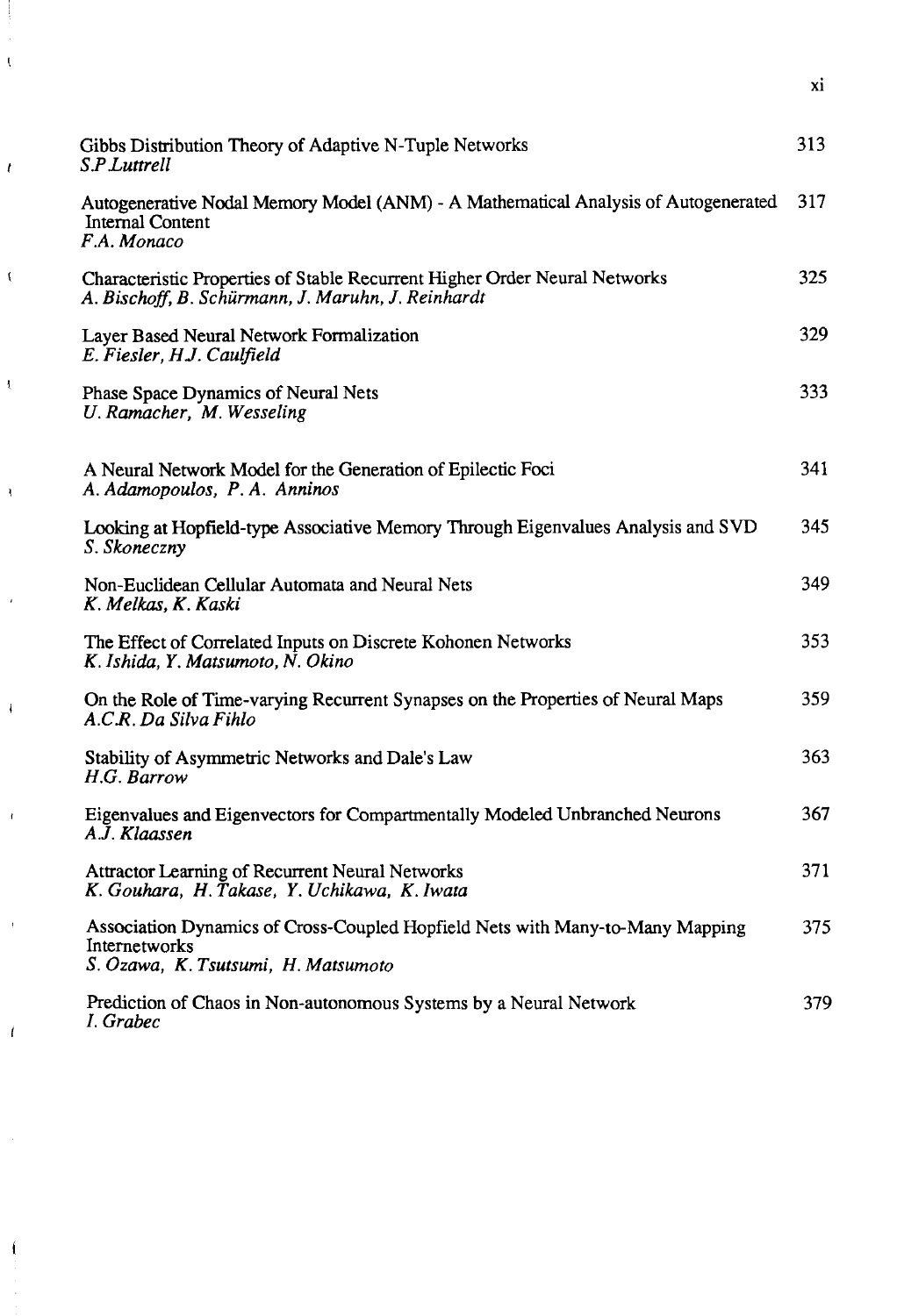#### Neuromathematics 2 Organizer: A. Babloyantz

| From the single Neuron to the Cortical Networks - A Coherent Model of EEG<br>(Invited Paper)<br>A. Babloyantz                                                            | 385. |
|--------------------------------------------------------------------------------------------------------------------------------------------------------------------------|------|
| Boltzmann Machines with Finite Alphabet<br>J. Shawe-Taylor, J. Zernovnik                                                                                                 | 391  |
| A New Global Optimization Method : "Rolling-Stone Scheme" and Its Application to<br>Supervised Learning of Multi-layer Perceptrons<br>J. Chao, W. Ratanasuwan, S. Tsujii | 395  |
| Cytoskeleton as Feedback Control System in Neuron<br>D. Koruga, M. Andjelkovic, S. Jankovic, S. Hameroff                                                                 | 399  |
| Equilibrium and Turbulent Solutions to Recurrent Neural Fields in $R2$<br>C.B. Price, P. Wambacq, A. Oosterlinck                                                         | 403  |
| Approximating Functions and Predicting Time Series with Multi-Sigmoidal Basis<br><b>Functions</b><br>M. Benaim, L. Tomasini                                              | 407  |
| Back Propagation in a Clifford Algebra<br>J.K. Pearson, D.L. Bisset                                                                                                      | 413  |
| A Novel Architecture of High Order Associative Memory with Reduced Cross Talk<br>Y. Kumagai, J. Kamruzzaman, Y. Maruyama, H. Hikita                                      | 417  |
| Geometric Methods and Generalisation in Feedforward Networks<br>J. Mitchell                                                                                              | 421  |
| Discovering Nonlinear Dependences in the Output of Feed-forward Networks<br>A. Sperduti, A. Starita                                                                      | 425  |
| The Bottleneck of the Bidirectional Associative Memory and Its Generalizations<br>H. Englisch, M. Herrmann                                                               | 429  |
| Automatic Gain Control by a Basic Neural Circuit<br>H.G. Barrow, J.M.L. Budd                                                                                             | 433  |
| Combinatorial Optimization by Random Neural Network Model Application to the<br>Independent Set Problem<br>F. Pekergin                                                   | 437  |
| Global Behaviour in Asymmetric Continuous Neural Networks<br>J.-L. Gouzé                                                                                                 | 441  |
| Capacity and Spurious Memory of Associative Memory Using a Non-Monotonic<br>Neuron Model<br>S. Yoshizawa, M. Morita, S. Amari                                            | 445  |
| Extraction of the Prototypes Encoded in chaotic Attractor<br>A. Yu. Loskutov, V. M. Tereshko                                                                             | 449  |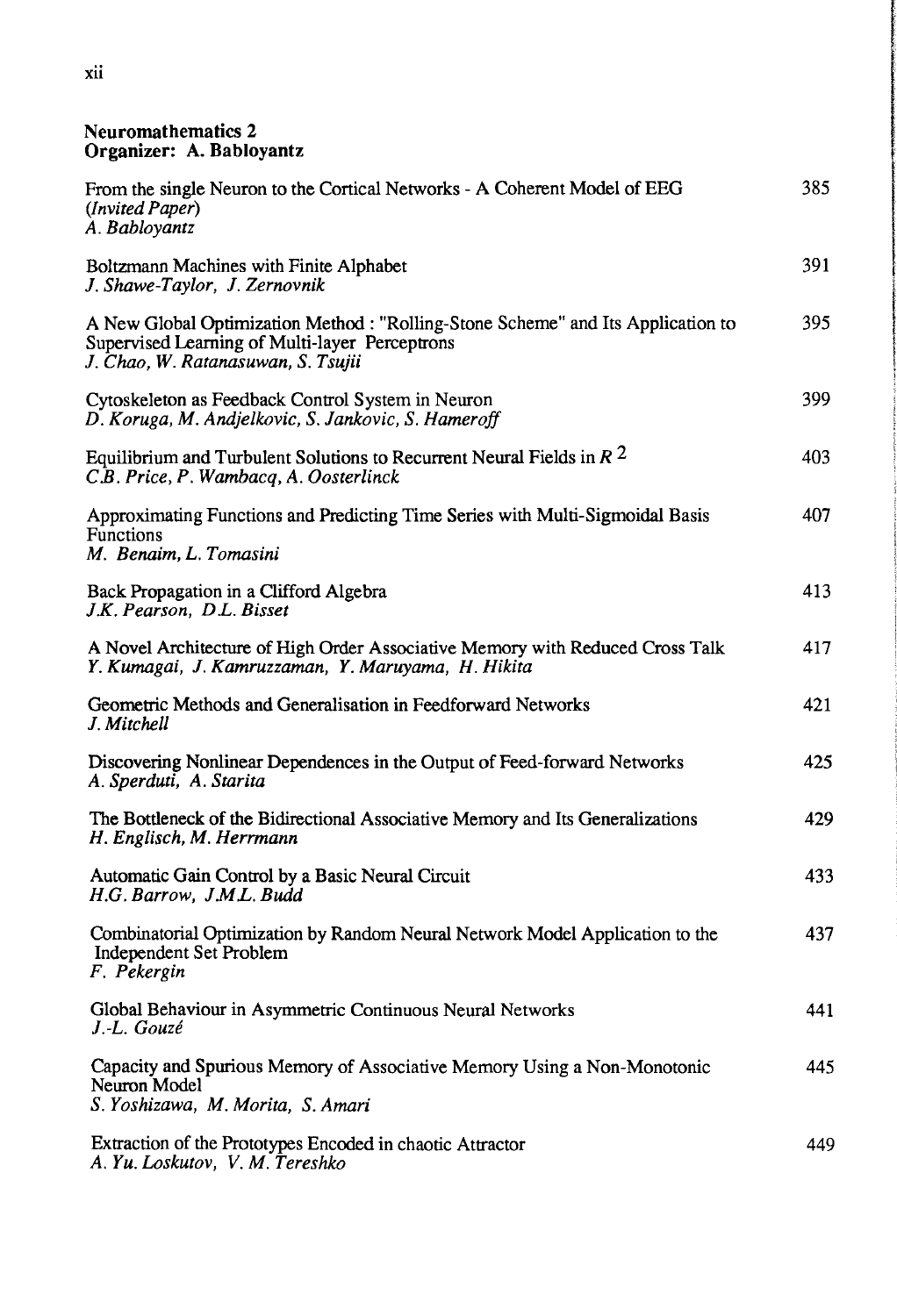#### **Sensorimotor Control Organizer: R. Eckmiller**

- 11

 $\bar{t}$ 

 $\bar{\chi}$ 

 $\bar{\rm t}$ 

 $\bar{\mathbf{t}}$ 

 $\hat{r}$ 

 $\bar{1}$ 

 $\bar{t}$ 

 $\bar{t}$ 

 $\dot{t}$ 

| Model-Based Training Method for Neural Controllers<br>T. Hrycej                                                                                                                            | 455  |
|--------------------------------------------------------------------------------------------------------------------------------------------------------------------------------------------|------|
| Rule Extraction for BNN Neural Network-based Fuzzy Control System by<br>Self-Learning<br>D.A. Linkens, J. Nie                                                                              | 459. |
| Counterpropagation Network-Based Fuzzy Controllers: Explicit Representation and<br>Self-Construction of Rule-Bases<br>J. Nie, D.A. Linkens                                                 | 463  |
| Minimum-Motor-Command-Change Trajectories Predicted by Cascade Neural Network<br>Using a 17- Muscle Arm Model<br>M. Dornay, M. Kawato. Y. Uno, R. Suzuki                                   | 467  |
| Control of a Paraplegic Patient Model by Neuroprothetic Networks<br>J. Beckmann, W.J. Daunicht, V. Hömberg                                                                                 | 471  |
| A General Approach to Learning of Task Sequences<br>F.E. Lauria, M. Sette                                                                                                                  | 475  |
| A Neurocontroller Based on A Learning Boolean Network<br>F. Bini Verona, F. E. Lauria                                                                                                      | 479  |
| A Neural Network Study on the Role of Efference Copy Feedback in the Generation<br>of the Collicular Motor Map<br>K.P. Krommenhoek, A.J. van Opstal, C.C.A.M. Gielen, J.A.M. van Gisbergen | 483  |
| SOBoS - A Self-Organizing Body Schema<br>P. Morasso, V. Sanguineti                                                                                                                         | 487  |
| Voluntary Motor Control Using Biologically Plausible Neural Networks with<br>Application to Advanced Biologically Inspired Robots<br>M.P. Norman, M.J. Denham                              | 491  |
| Vision 1<br>Organizer: K. Fukushima                                                                                                                                                        |      |
| An Improved Learning Algorithm for the Neocognitron<br>(Invited Paper)<br>K. Fukushima, N. Wake                                                                                            | 497  |
| A Dynamical Multiparticle Model for Early Vision<br>M. Bengtsson                                                                                                                           | 505  |
| Relaxation in 4D State Space - A Competitive Network Approach to Object-related<br>Velocity Vector-field Correction<br>H. Glünder, A. Lehmann                                              | 509  |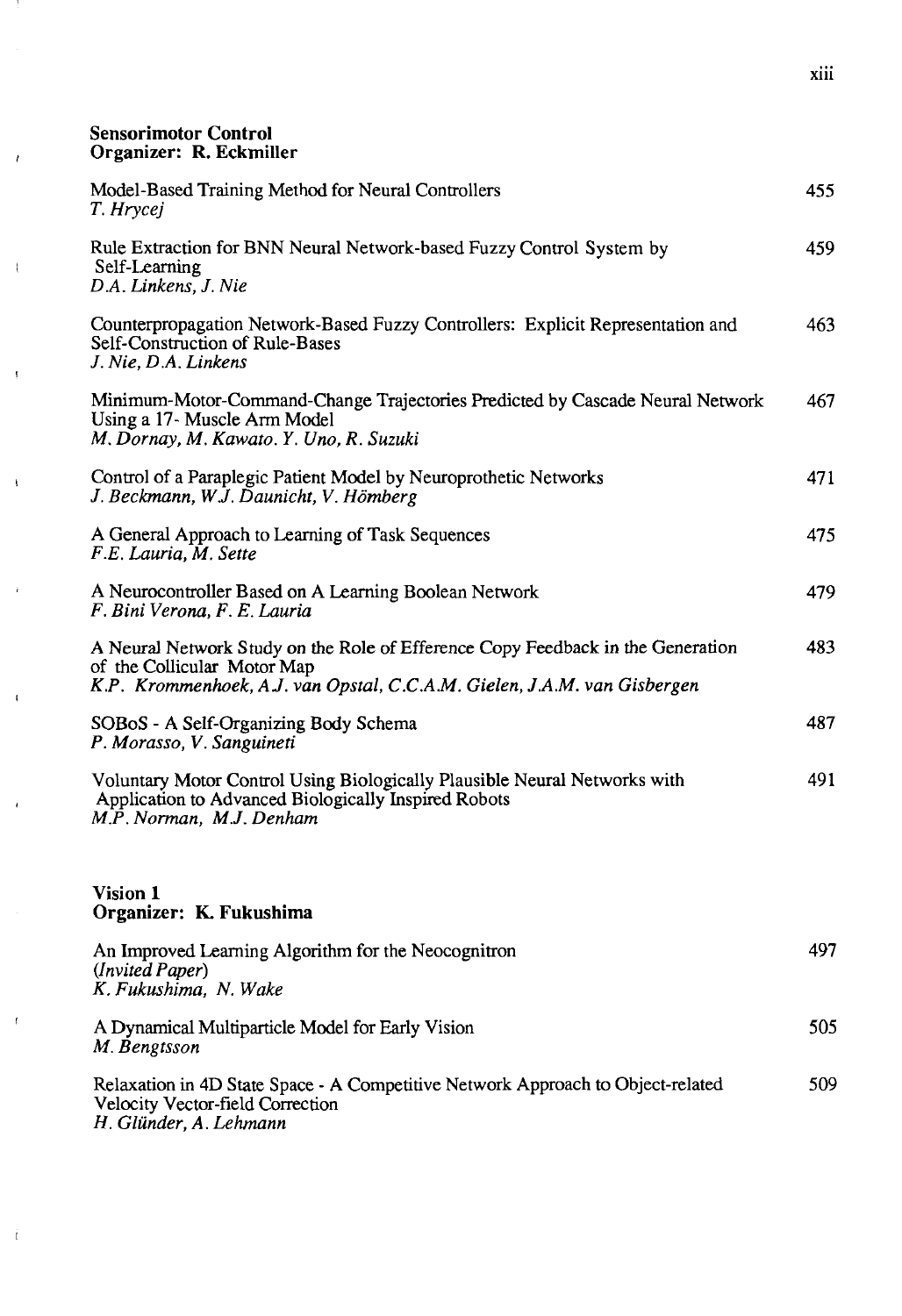| xiv                                                                                                                                                                              |     |
|----------------------------------------------------------------------------------------------------------------------------------------------------------------------------------|-----|
| <b>Performance of Hopfield ANN in Simulating Human Optical Illusions: The Muller-Lyer</b><br>Paradigm<br>E. Ventouras, C. Papageorgiou, N.K. Uzunoglu, A. Rabavilas, C. Stefanis | 513 |
|                                                                                                                                                                                  |     |

| Paradigm<br>E. Ventouras, C. Papageorgiou, N.K. Uzunoglu, A. Rabavilas, C. Stefanis                                                   |     |
|---------------------------------------------------------------------------------------------------------------------------------------|-----|
| Bionocular Vergence Control and Depth Reconstruction Using a Phase Method<br>W.M. Theimer, H.A. Mallot                                | 517 |
| An Incremental Neural Classifier of Configurations of Active Orientation-specific Line<br><b>Detectors</b><br>A.P. Azcarraga, B. Amy  | 521 |
| A Precategorial Network Model for Line and Edge Detection and Texture Segregation<br>M.M. Van Hulle, T. Tollenaere                    | 525 |
| Nonlinear Programming Neural Network Application to Image Filtering<br>A. Dzienlinski, S. Skoneczny                                   | 529 |
| A Parallel Translation of the Waltz Algorithm for Analyzing Line-drawings<br>T. Tambouratzis                                          | 533 |
| The Economy/Performance Issue in Harmony Theory Networks<br>T. Tambouratzis                                                           | 537 |
| Optical Flow Estimation Algorithm for Neural Networks<br>T. Watanabe, Y. Isobe                                                        | 541 |
| Image Recognition with a Cooperation of Symbolic Inference and Neural Networks<br>N. Sakurai, T. Omori                                | 545 |
| Parallel Distributed Switching with Gating Lattices<br>E.O. Postma, H. J. van den Herik, P.T.W. Hudson                                | 549 |
| Self-organization of Binocular Receptive Fields<br>M. Andres, H. Mallot, G.-J. Giefing                                                | 553 |
| Discovering Textures with a Metric Based on Image Structure<br>G. Smith, J. Austin                                                    | 557 |
| Interaction of 3-D Illusory Object with Binocular Viewing<br>M. Idesawa                                                               | 561 |
| An Efficient Neural Architecture Implementing the Boundary Contour System<br>E. Ardizzone, A. Chella, G. Compagno, R. Pirrone         | 565 |
| <b>Robotics and Control</b><br>Organizer: I. Aleksander                                                                               |     |
| A Neural Architecture for Concurrent Generation of Configuration Space Trajectory<br>S. Bhattacharya, A. Ghosal                       | 571 |
| A Neural Network Model for Trajectory Formation of Arm Movement by Using<br>Forward and Inverse Dynamics Models<br>Y. Wada, M. Kawato | 575 |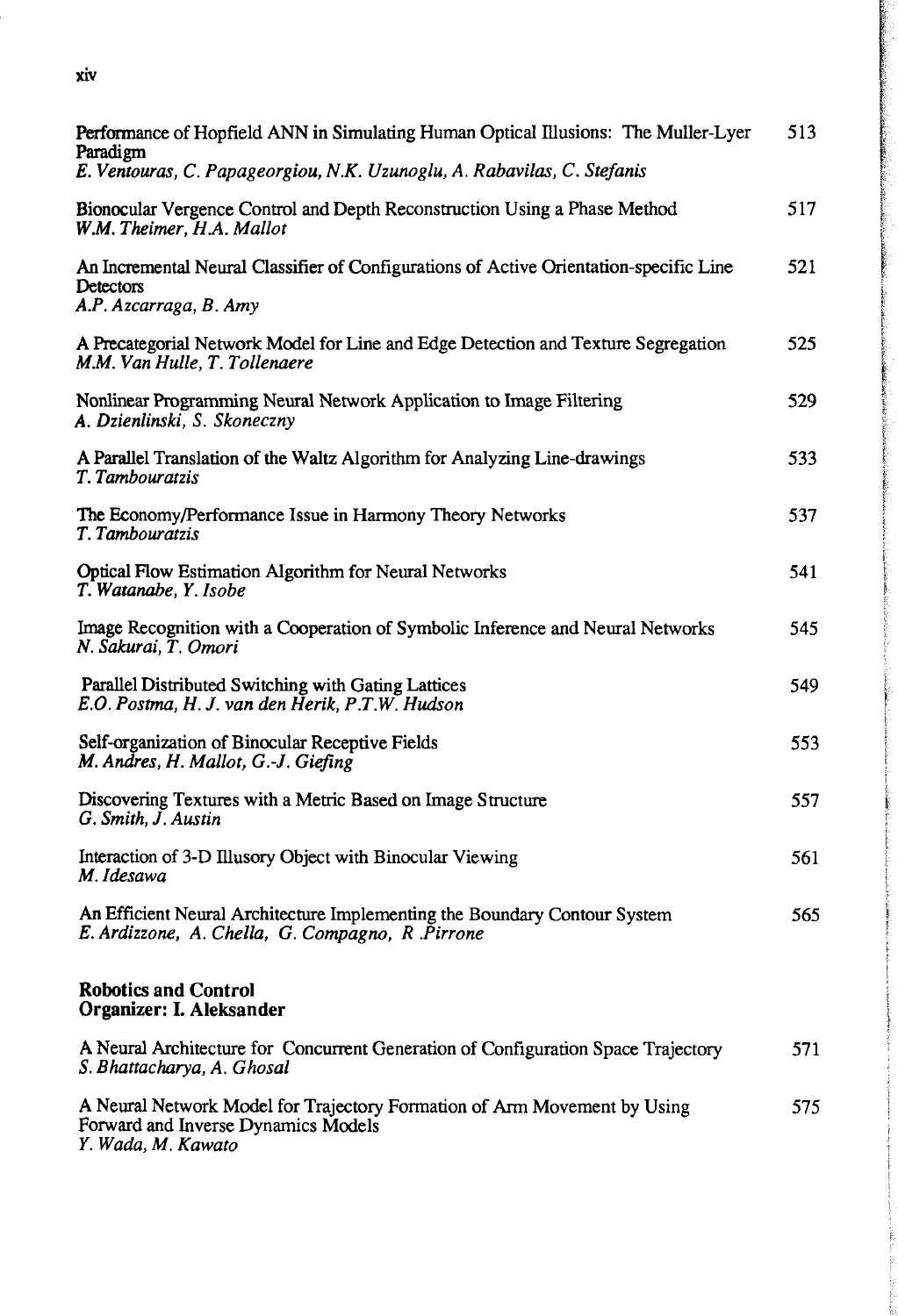| Self-organizing Neural Network Apllication to Technical Process Parameters Estimation<br>E. Govekar, E. Susic, P. Muzic, I. Grabec                                                        | 579. |
|-------------------------------------------------------------------------------------------------------------------------------------------------------------------------------------------|------|
| High-precision Robot Control: The Nested Network                                                                                                                                          | 583  |
| A. Jansen, P.P. van der Smagt, F.C.A. Groen                                                                                                                                               |      |
| Building Maps for Path-planning and Navigation Using Learning Classification of<br><b>External Sensor Data</b><br>A. Kurz                                                                 | 587  |
| A Neural Network for Collision-free Path Planning<br>H. Meng, P.D. Picton                                                                                                                 | 591  |
| Receptive Fields for CMAC. An Efficient Approach<br>W.S. Mischo                                                                                                                           | 595  |
| Extending the Adaptive Heuristic Critic and Q-learning: From Facts to Implication<br>O. Holland, M. Snaith                                                                                | 599  |
| Neural Networks for Optimal Control of Nonlinear Stochastic Systems<br>T. Parisini, R. Zoppoli                                                                                            | 603  |
| Control of Time-delay Systems Using Reinforcement Learning<br>T. Langlois, S. Canu                                                                                                        | 607  |
| A Neuro-controlled Autonomous Robot That Can Capture a Moving Object<br>K. Tanaka, M. Shimizu, K. Tsuchiya                                                                                | 611  |
| Node Allocation and Topographical Encoding (NATE) for Inverse Kinematics of a<br>Redundant Robot Arm - Learning without a Teacher<br>J. Hakala, H.W.Werntges, J.R. Beerhold, R. Eckmiller | 615  |
| Adaptive State Space Quantisation: Adding and Removing Neurons<br>B.J.A. Kröse, J.W.M. van Dam                                                                                            | 619  |
| <b>Weightless Systems</b>                                                                                                                                                                 |      |
| Organizer: I. Aleksander                                                                                                                                                                  |      |
| An Automata-theoretic Assessment of the Cognitive debate<br>(Invited Paper)<br>I. Aleksander                                                                                              | 625  |
| Adaptive Reward-penalty for Probablistic Logic Nodes<br>R.S. Neville, T.J. Stonham                                                                                                        | 631  |
| A Modular Weightless Neural Network System<br>R.J. Mitchell, P.R. Minchinton, J.P. Brooker, J.M. Bishop                                                                                   | 635  |
| Auto-Associative Digital Neural Network for Grey Level Data<br>J.M. Bishop, R.J. Mitchell, P.R. Minchinton                                                                                | 639  |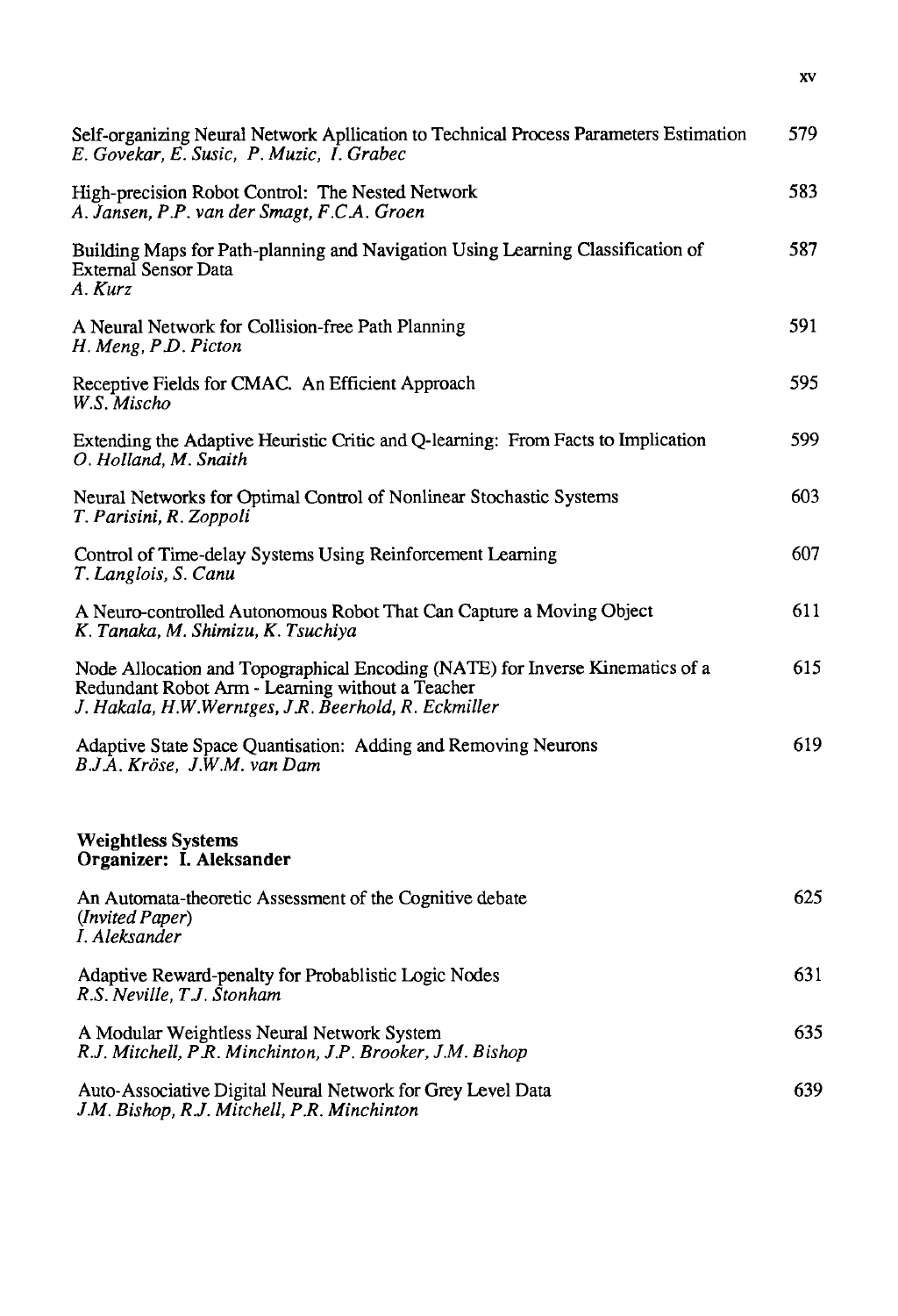**XVI**

| Implementing Hard Self-organization Tasks Using Logical Neural Networks<br>G. Tambouratzis, T.J. Stonham                 | 643  |
|--------------------------------------------------------------------------------------------------------------------------|------|
| A Cascadable 2048-Neuron VLSI Artificial Neural Network with On-Board Learning<br>T. Hui, P. Morgan, K.Gurney, H.Bolouri | 647  |
| The Use of Encoded Outputs and Reinforcement Training in pRAM Nets<br>Y. Guan, T.G. Clarkson, J.G. Taylor, D. Gorse      | 653  |
| The Hysteretic Neuron - A Model with Energy for Learning<br>P.J.L. Adeodato, C.G.Fernandes                               | 657  |
| Turing Machine Simulation by Logical Neural Networks<br>W.R. de Oliveira, T.B. Ludermir                                  | 663  |
| SOFT - A Boolean Self-organising Feature Extractor<br>A. de Carvalho, M.C. Fairhurst, D.L. Bisset                        | 669  |
| A Lazy Learning Approach to the Training of GSN Neural Networks<br>A. de Carvalho, M.C. Fairhurst, D.L. Bisset           | 673  |
| <b>Optimum Selection of Class Vectors</b><br>M.T. Brown, J. Austin                                                       | 677  |
| Bounding the Alphabet Size of Fixed Weight Block Codes<br>R. Beale                                                       | 681  |
| A Rapid Coding Methodology Utilising A Distributed Associative Memory<br>R.Beale                                         | 685  |
| <b>Hybrid Systems For Robot Planning</b><br>Organizer: P. Morasso                                                        |      |
| Hybrid Systems For Robot Planning<br>(Invited Paper)<br>P. Morasso, G. Vercelli, R. Zaccaria                             | 691  |
| On the Problem of Connectionist Production Systems - Models and Their Implemetation<br>N.K. Kasabov, St. Shishkov        | 699  |
| Competitive Learning in Classifier Feature Maps<br>N.R. Ball                                                             | 703  |
| Theory and Experiments in Connectionist AI: A Tightly-coupled Hybrid System<br>A. Giacometti, B. Amy, A. Grumbach        | 707. |
| Generation of Symbolic Rules in Back-Propagation Networks<br>T. Denoeux                                                  | 711  |
| Learning Fuzzy Control Rules with a Fuzzy Neural Network<br>F. d'Alché-Buc, V. Andrès, J.-P. Nadal                       | 715  |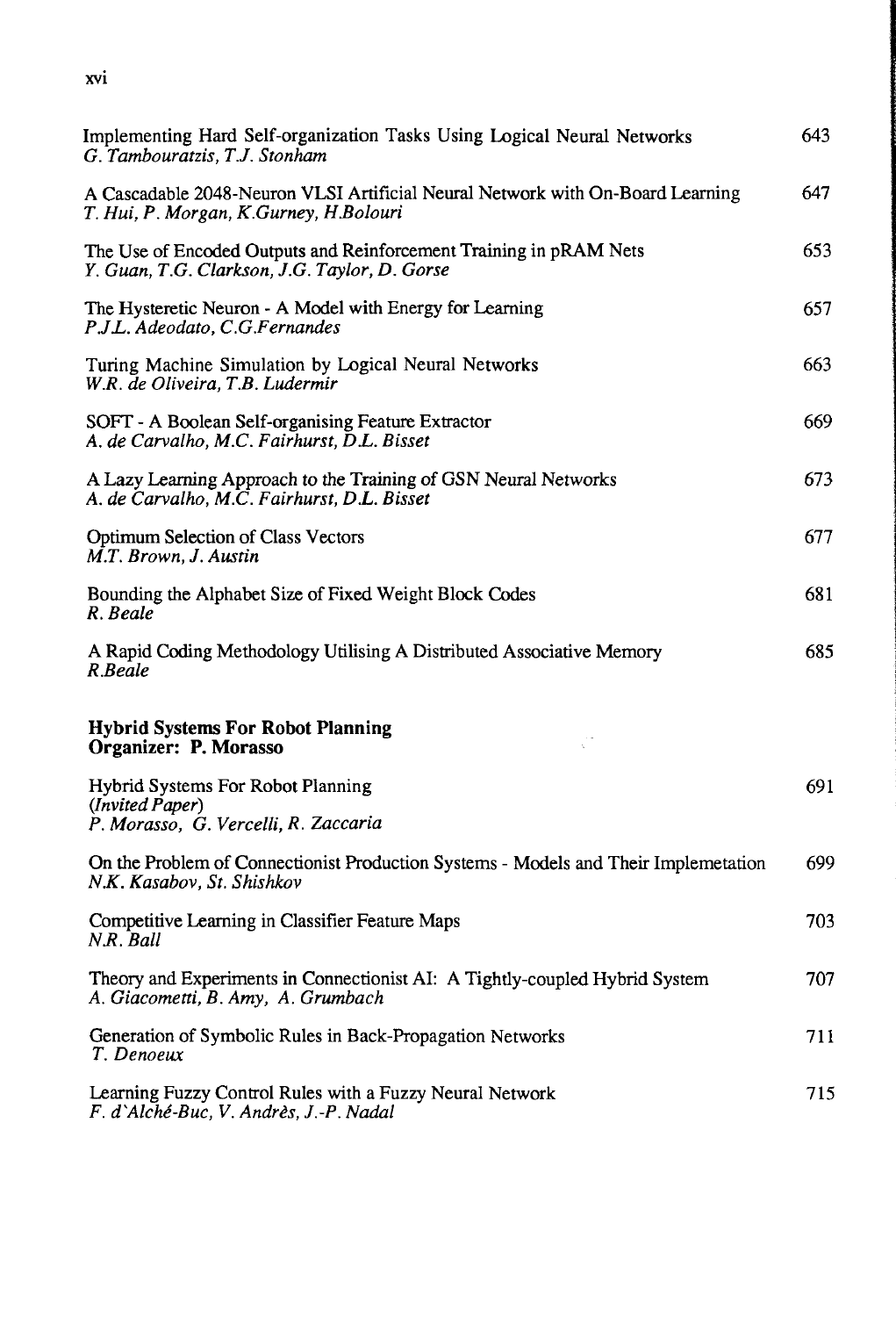| Local Abduction and Prediction of Unit Clauses in Symmetric Hopfield Networks<br>P.M.V. Lima                                                 | 721  |
|----------------------------------------------------------------------------------------------------------------------------------------------|------|
| Semantic Transparency, Brain Monitoring and the Definition of Hybrid Systems<br>J.G. Wallace, R. Silberstein, K. Bluff                       | 727  |
| Detecting Structures in Natural Language Using Neural Net and Rules<br>C. Lyon, R. Frank                                                     | 731  |
| Knowledge Aquisition with Self-Organizing Neural Networks<br>A. Ultsch                                                                       | 735  |
| A Hybrid Method of Hidden Markov Model and Neural Network Classifier for On-line<br>Handwritten Character Recognition<br>S.-B. Cho, J.H. Kim | 741  |
| A New Hybrid Approach to Robot Vision<br>F. Callari, A. Chella, S. Gaglio, R. Pirrone                                                        | 745  |
| Approximate Reasoning with Hybrid Connectionist Logic Programming Systems<br>N.K. Kasabov, S.H. Petkov                                       | 749. |
| A Symbolic/Subsymbolic Interface for Variable Instantiation<br>R. Stark                                                                      | 753. |
| A Rule-based Network Architecture<br>J. Hollatz, V. Tresp                                                                                    | 757  |
| Speech / Vision 2<br>Organizer: F.Fallside                                                                                                   |      |
| Issues in Speech Recognition Using Neural Networks (Invited Paper)<br>F. Fallside                                                            | 765  |
| Improving Rejection in Neural Network Classifiers: An Application to<br>Isolated Word Recognition<br>R. Gemello, F. Mana                     | 775  |
| Integration of Neural Networks and Hidden Markov Models for Continuous<br>Speech Recognition<br>Z. Zhao                                      | 779  |
| Task Decomposition Through A Modular Connectionist Architecture:<br>A Talker Identification System<br>Y. Bennani, P. Gallinari               | 783  |
| Classification and Reproduction of Time Sequences<br>W. Simantzik, R.W. Brause                                                               | 787  |
| Self-organizing Map in Acoustic Analysis and On-line Visual Imaging<br>of Voice and Articulation<br>P. Utela, J. Kangas, L. Leinonen         | 791  |

 $\bar{\mathrm{t}}$ 

 $\pmb{\mathfrak{t}}$ 

 $\mathbf{r}$ 

 $\ddot{\phantom{0}}$ 

 $\mathfrak{f}$ 

 $\bar{\mathrm{t}}$ 

 $\bar{f}$ 

 $\tilde{\mathbf{v}}$ 

 $\mathfrak{f}$ 

 $\hat{\pmb{\lambda}}$ 

Ĩ

Ŷ

xvii